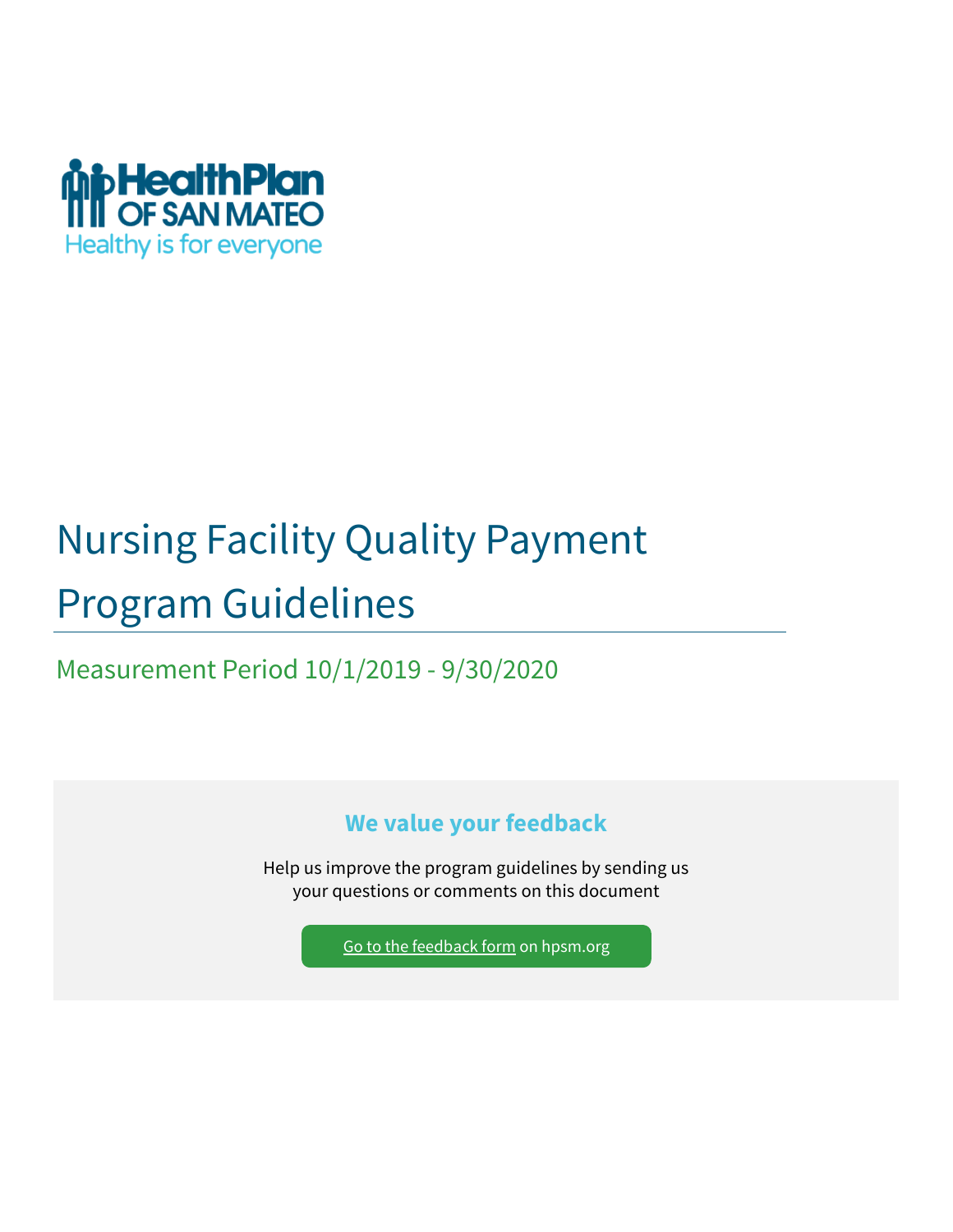### **Table of Contents**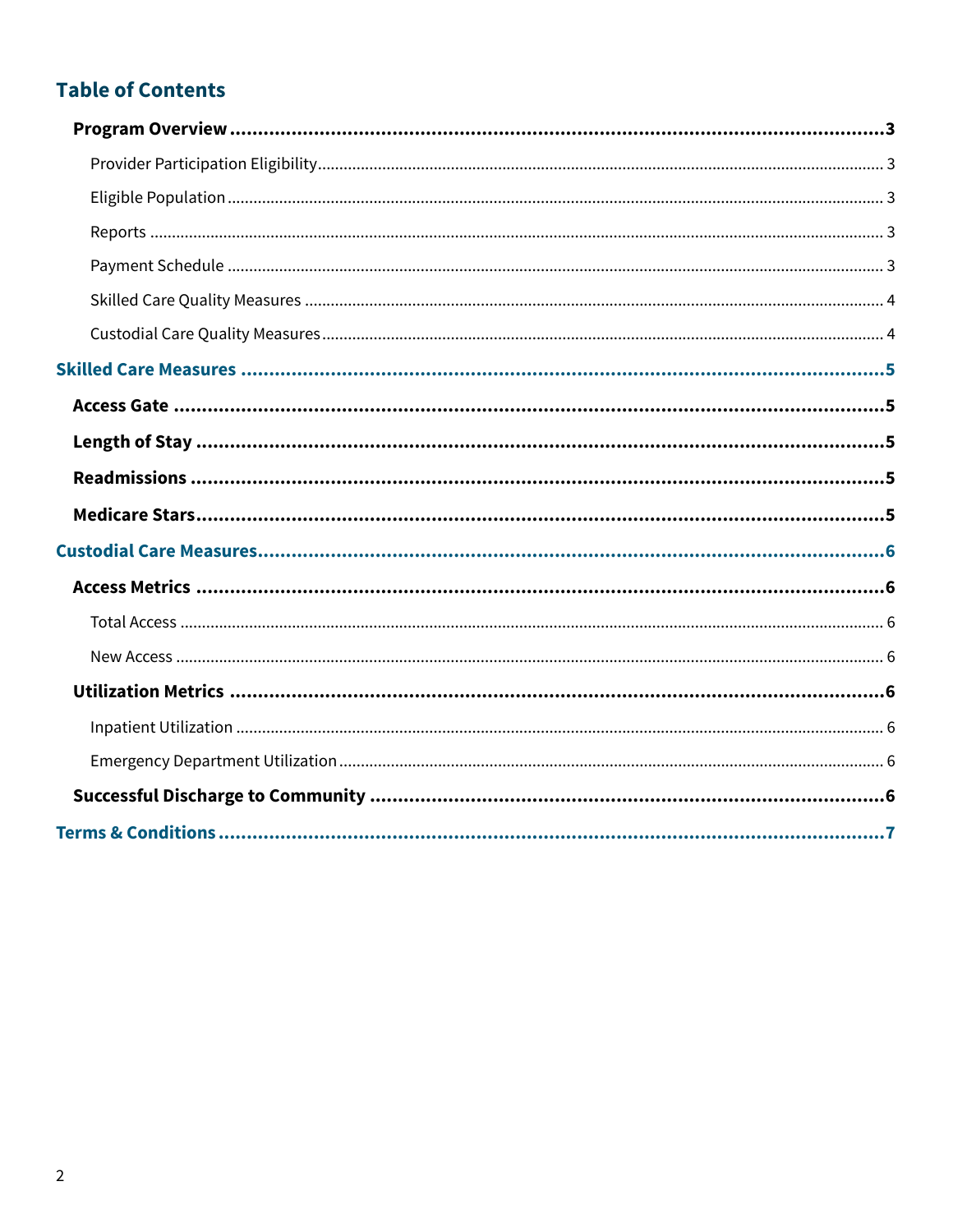### <span id="page-2-0"></span>**Program Overview**

Health Plan of San Mateo's Nursing Facility Quality Payment Program offers performance bonus payments to innetwork nursing facilities providing skilled and/or custodial services to HPSM Medi-Cal and CareAdvantage members. The program is also designed to share data with our facilities on quality metric performance. The targeted quality measure set focuses on member access and designated healthcare service utilization and outcome targets.

If you would like to participate in the program evaluation and update process in partnership with HPSM, or if you have questions about the program, please contact the HPSM Provider Services Department.

#### <span id="page-2-1"></span>**Provider Participation Eligibility**

Providers must have an active Medi-Cal and/or CareAdvantage Nursing Facility agreement with HPSM under the agreement templates effective as of 10/1/2019. The agreement must be active on the date of payment for any quality payments made under this program.

#### <span id="page-2-2"></span>**Eligible Population**

HPSM Medi-Cal and CareAdvantage members served by a facility are eligible to participate during the measurement period.

#### <span id="page-2-3"></span>**Reports**

Performance bonus payment in the Nursing Facility Quality Payment Program is contingent on meeting the specified measure benchmarks for assigned patients who meet the measure criteria. Monthly member benchmark progress reports are available to providers through the HPSM eReports portal. The website for eReports login is: [https://reports.hpsm.org](https://reports.hpsm.org/)

If you are unsure whether your organization has access, who in your organization has access, or would like to set up a login to access the HPSM eReports system, please contact the HPSM Provider Services Department at **650-616-2106**, or email [psinquiries@hpsm.org.](mailto:psinquiries@hpsm.org?subject=SNF%20Program%20Guidelines) 

#### <span id="page-2-4"></span>**Payment Schedule**

Base rate adjustments will be applied January  $1<sup>st</sup>$  following the current measurement period. Quality metric performance will be measured from Oct. 1 to Sept. 30 of the measurement year. The deadline for submission of claims and other data will be November 30<sup>th</sup> of the measurement year to allow for a 2-month claims lag prior to base rate adjustments the following calendar year. Base rates will be applicable for the full calendar year following the measurement period (pending provider eligibility, please see Terms and Conditions for additional information). If a facility is not in the program for the entire measurement period, adjustments will be pro-rated based on the facility's length of time in the program. Retroactive adjustments will not be made. Payment will be adjusted based on quality score points. The points are representative of percent adjustments to the base rates.

#### **Symbol Key**



Indicates a measure for which a **higher rate** is better



Indicates a measure for which a **lower rate** is better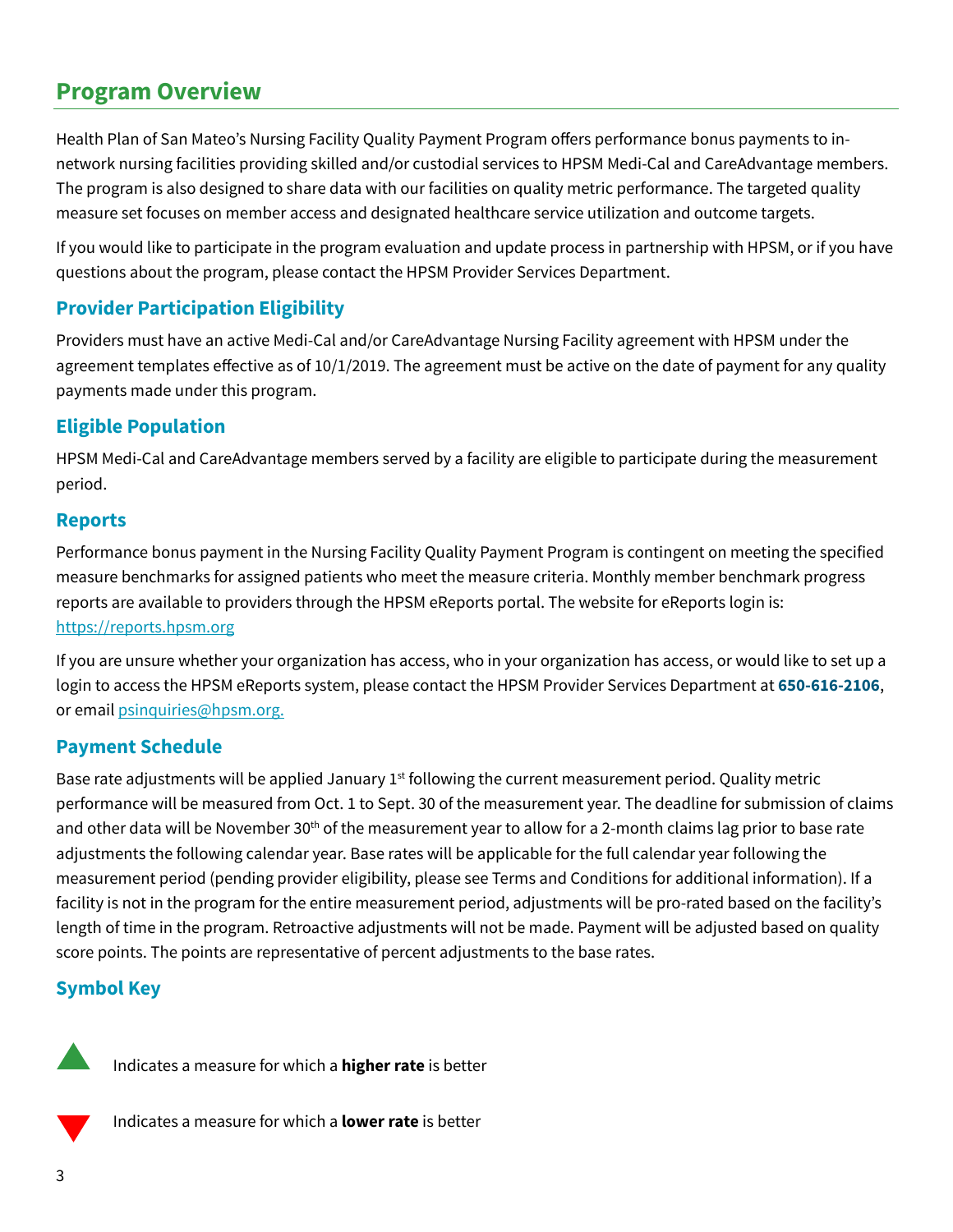# <span id="page-3-0"></span>**Skilled Care Quality Measures**

| <b>Performance</b><br><b>Measure</b>             | <b>Full Credit</b> | <b>Benchmark</b><br><b>Partial Credit</b> |  | <b>Quality Score</b><br><b>Partial Credit</b><br><b>Full Credit</b> |                         |  |
|--------------------------------------------------|--------------------|-------------------------------------------|--|---------------------------------------------------------------------|-------------------------|--|
| Access Gate                                      | <b>20 Admits</b>   | N/A                                       |  | N/A                                                                 | N/A                     |  |
| Avg. Length of Stay                              | 20 days            | 25 days                                   |  | 4                                                                   | $\overline{\mathbf{2}}$ |  |
| Re-admissions<br>to Acute                        | 17%                | 20%                                       |  | $\overline{\mathbf{4}}$                                             | N/A                     |  |
| <b>Medicare Stars</b>                            | 5                  | 4, 3                                      |  | $\overline{2}$                                                      | 1, .5                   |  |
| <b>Total Possible</b><br><b>Points - Skilled</b> |                    |                                           |  | 10                                                                  |                         |  |

## <span id="page-3-1"></span>**Custodial Care Quality Measures**

|                                                    |                    | <b>Benchmark</b>       | <b>Quality Score</b> |                       |  |
|----------------------------------------------------|--------------------|------------------------|----------------------|-----------------------|--|
| <b>Performance Measure</b>                         | <b>Full Credit</b> | <b>Partial Credit</b>  | <b>Full Credit</b>   | <b>Partial Credit</b> |  |
| <b>Total Access</b>                                | <b>Curve</b>       | <b>Curve</b>           | $\leq 1$             | N/A                   |  |
| <b>New Access</b>                                  | <b>Curve</b>       | <b>Curve</b>           | $\leq 1$             | N/A                   |  |
| <b>Inpatient Utilization</b>                       | 2% Improvement     | <b>Any Improvement</b> | $\leq 1.5$           | .75                   |  |
| <b>ED Utilization</b>                              | 2% Improvement     | <b>Any Improvement</b> | $\leq 1.5$           | .75                   |  |
| Successful Discharge to<br>Community               | <b>6 months</b>    |                        | N/A                  | N/A                   |  |
| <b>Total Possible Points -</b><br><b>Custodial</b> |                    |                        | 5                    | 1.5                   |  |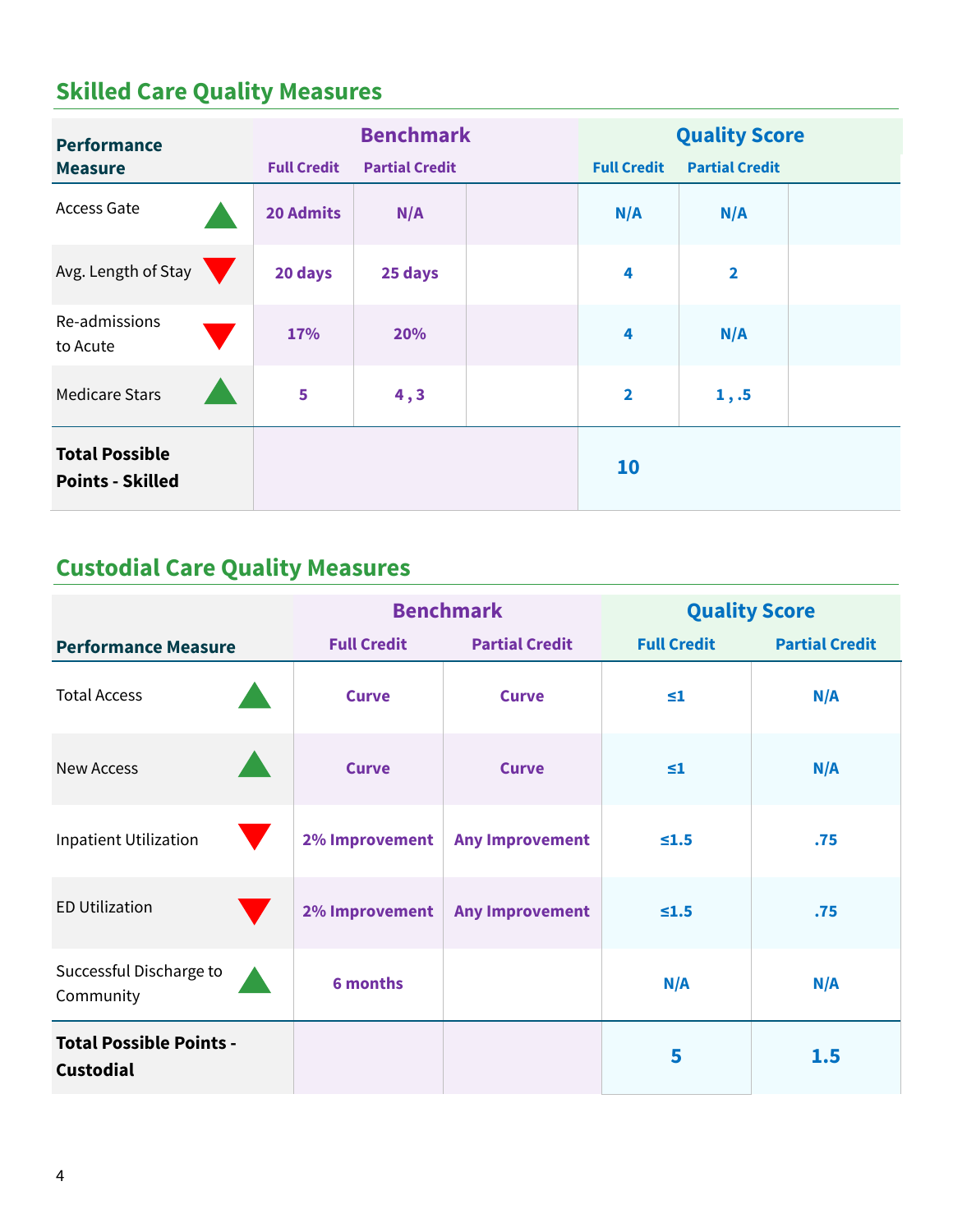# <span id="page-4-0"></span>Skilled Care Measures

### <span id="page-4-1"></span>**Access Gate**

**Measure Definition:** The number of HPSM Medi-Cal and CareAdvantage admissions over the 12-month measurement period. Admissions do not need to be unique members. Any member who is readmitted after 3 days or longer outside of the facility will count as a new admission.

Facilities must meet this benchmark in order to quality for any quality payments.

**Full Credit Benchmark:** 20 HPSM Admits

**Partial Credit Benchmark**: N/A

### <span id="page-4-2"></span>**Length of Stay**

**Measure Definition:** The average length of stay of HPSM Medi-Cal and CareAdvantage members in the facility.

**Full Credit Benchmark:** 20 days

**Partial Credit Benchmark**: 25 days

### <span id="page-4-3"></span>**Readmissions**

**Measure Definition:** The percentage of HPSM Medi-Cal and CareAdvantage members who were discharged from an acute care facility and readmitted to acute care for any cause within 30 days of discharge.

**Full Credit Benchmark:** 17%

**Partial Credit Benchmark**: 20%

### <span id="page-4-4"></span>**Medicare Stars**

Measure Definition: The facility's Medicare Stars rating as of November 30<sup>th</sup> of the measurement year.

**Full Credit Benchmark:** 5

**Partial Credit Benchmark**: 4

**Partial Credit Benchmark**: 3

**Not eligible for credit:** 1-2 stars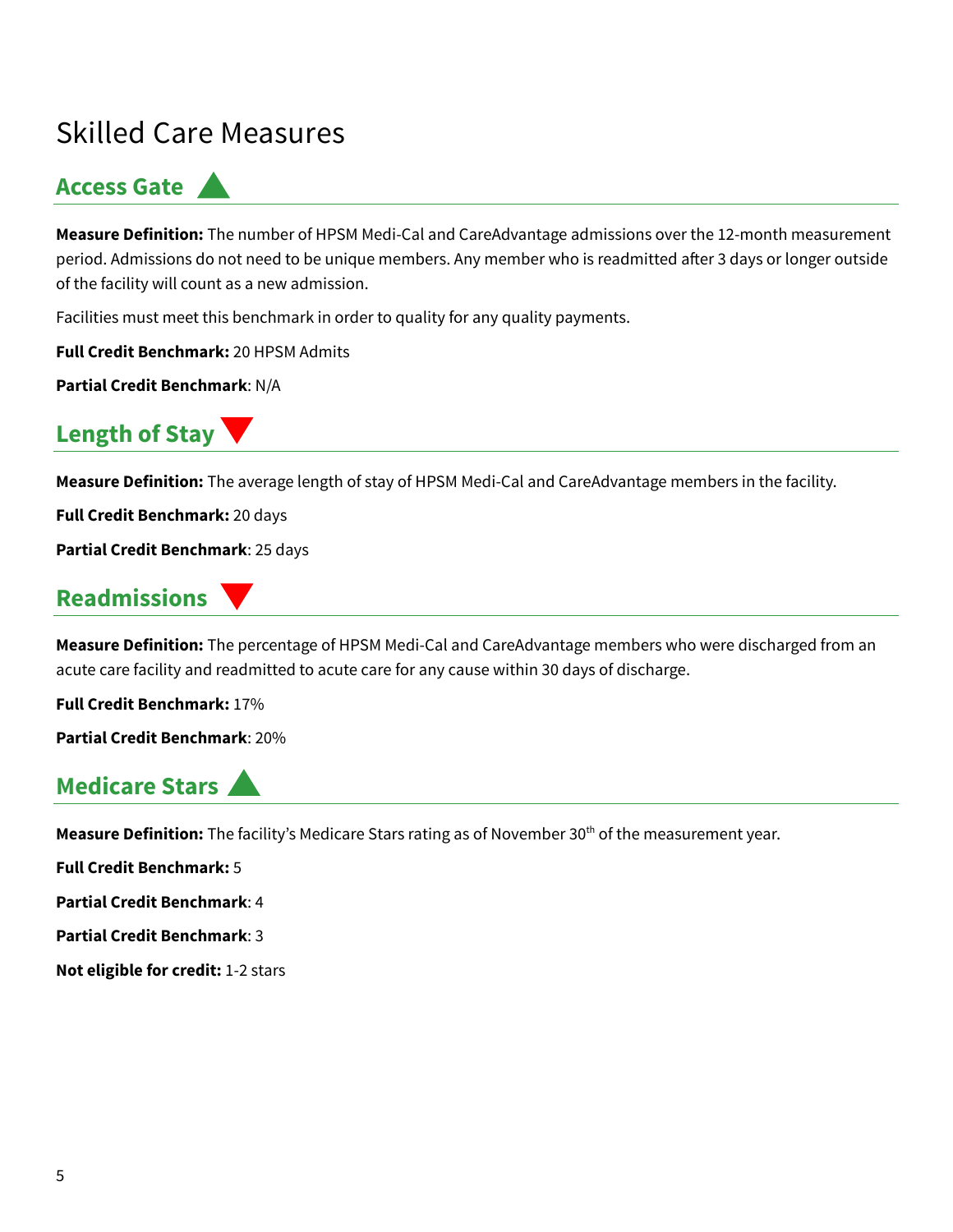# <span id="page-5-0"></span>Custodial Care Measures

### <span id="page-5-1"></span>**Access Metrics**

#### <span id="page-5-2"></span>**Total Access**

**Measure Definition:** The percentage of total bed days filled by HPSM members, out of the total bed days available in the measurement period.

#### <span id="page-5-3"></span>**New Access**

**Measure Definition:** The percentage of new bed days filled by HPSM members, out of the total bed days available in the measurement period. This measure is a subset of total access.

**New admission:** An admission for a member who had no claims for custodial care by the admitting facility submitted in the prior 31 calendar days.

**Benchmarks:** These measures will be scored on a curve across the network.

### <span id="page-5-4"></span>**Utilization Metrics**

**Eligible Population:** CareAdvantage and Medi-Cal members residing in the facility for whom HPSM is the primary payer.

#### <span id="page-5-5"></span>**Inpatient Utilization**

**Measure Definition:** The number of inpatient admissions resulting from an ED visit in the eligible population in the measurement period. Exclude pre-scheduled inpatient procedures and stays.

#### <span id="page-5-6"></span>**Emergency Department Utilization**

**Measure Definition:** The number of Emergency Department visits in the eligible population in the measurement period. Exclude Emergency Department visits that resulted in an inpatient stay.

### <span id="page-5-7"></span>**Successful Discharge to Community**

**Measure Definition:** The number of members who have had successful community placement without any return to the facility for 6 months from discharge.

Facilities will receive a bonus of 2-months PMPM (60 days of current custodial rate) for each member who qualifies for this metric. No retro-active adjustments will be made based on changing rate status from state adjustments.